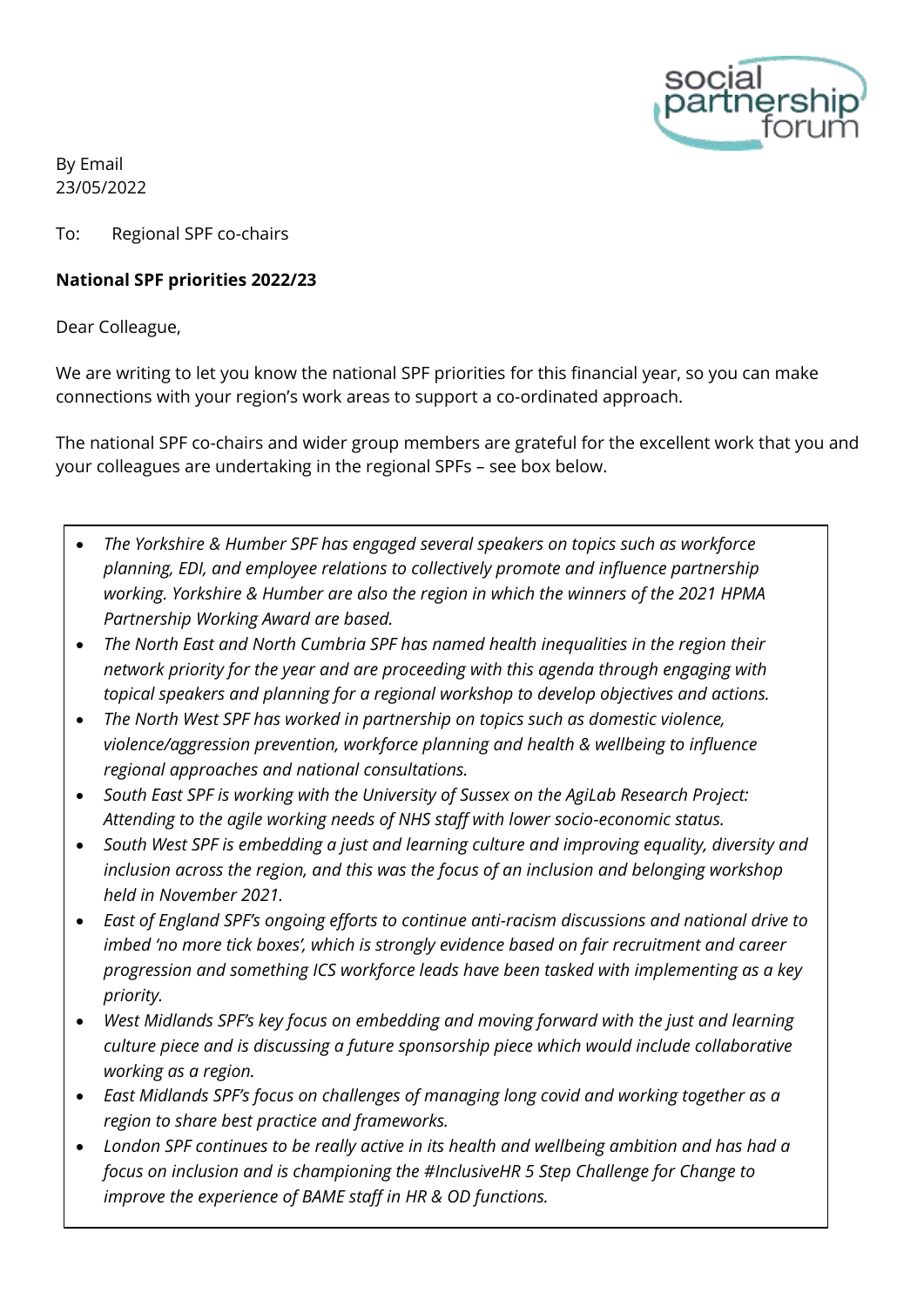In 2022/23 the national SPF will focus on the recovery of NHS services – ensuring staff experience and welfare is at the forefront of minds when related policy is developed and implemented. We will also continue to support the NHS COVID-19 response and activity resulting from the emergence of any new variants, which leads to increased pressures on health services.

We are considering the NHS Staff Survey results 2021 and will use these to identify where the national SPF can support activity to tackle areas of concern. The overall aim being to improve the experience at work for staff – for the benefit of them and their patients. This in turn should have a positive knock-on impact on staff retention and help address the workload pressure the service is facing.

Informed by the Staff Survey results, the national SPF will continue to have a role in initiatives aimed at supporting the health and wellbeing of staff, increasing civility and respect in the NHS, and preventing and reducing violence to keep staff safe. We will also have a strong focus on equality, diversity and inclusion (EDI) and will link in with NHSEI colleagues on progressing their national EDI strategy and related actions plans, and the work on inclusive recruitment and promotion practices. We know that these are also areas that regional SPFs are focused on.

We urge employers and trade unions at a regional level to use the findings of the Staff Survey to inform your work and to encourage organisational level social partnership working, using their local results, along with monthly and quarterly pulse surveys, to identify problem areas and seek to address issues.

You may be aware that NHSEI and HEE are refreshing the Long Term Plan and developing an NHS workforce strategy. The national SPF will be involved in the development of these as they will have an important impact on the workforce in the short to medium term.

Regarding the workforce over the next 15 years, we are collaborating with HEE on their long-term strategic framework for health and social care workforce planning and will support recommendations arising from this.

Other areas the national SPF will be engaged in include career development in the NHS linked to staff retention; the future of NHS HR and OD programme being led by NHSEI; the NHS Covenant, the development of which is being led by NHS Employers on behalf of the Government; the role of the NHS as an anchor institution in communities and linked to this workforce supply and maximising NHS apprenticeships.

Since April 2021, the SPF's Integrated Care Systems, Transition Partnership Group (TPG) has been enabling employers and trade unions to get involved in the workforce elements arising from the Health and Care Bill in respect to staff transferring to integrated care boards (ICBs).

The periodic meetings between the TPG and yourselves have been helpful in information sharing and highlighting issues. As you will be aware we have launched [principles](https://email.nhsconfed.org/t/6OI9-IN98-ZIK0ZJ-CQRL8-1/c.aspx) for ICB partnership machinery with recognised trade unions to support pre and post-transfer consultation with staff and their trade union representatives, alongside a template framework and agreement that ICBs can use for their internal forums for working in partnership with trade unions. These resources are available on the [SPF website.](https://www.socialpartnershipforum.org/topics/supporting-system-development-and-service-delivery)

Following the Health and Care Act 2022, the national SPF will consider the potential role of systembased people functions and workforce strategies and what this may mean for local and regional partnership working and we will look forward to engaging with you on this later this year.